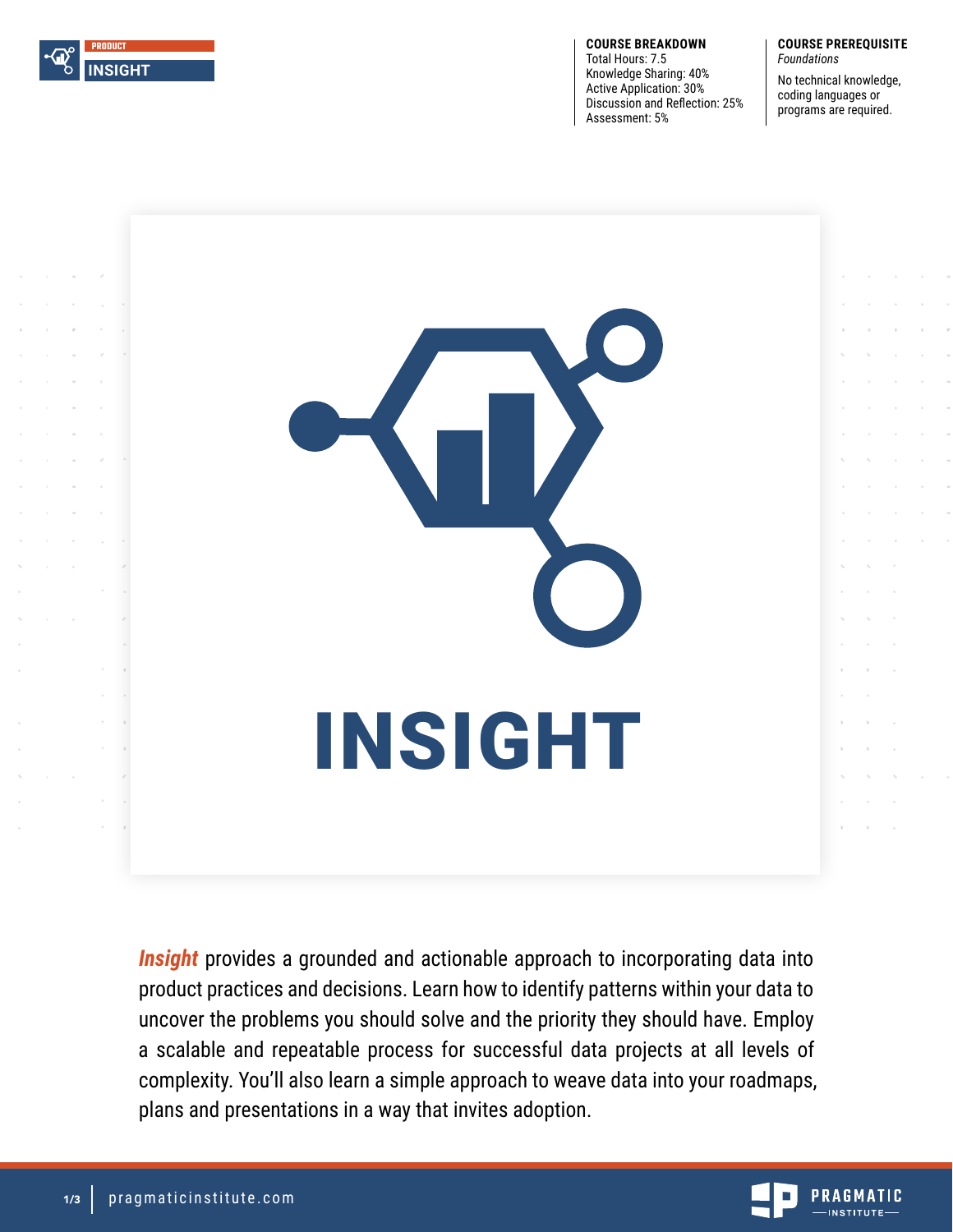

## **COURSE OBJECTIVES**

MAIN OBJECTIVE:

 $\bigcirc$ 

Learn to harness the potential of data to develop strategic insights for your organization.

| <b>Build your data</b><br>repository                          | ■ Evaluate your business's data maturity<br>Define key sources of organizational and market data<br>■ Determine the current state of data collection and ownership in<br>your business                                                                                                                           |
|---------------------------------------------------------------|------------------------------------------------------------------------------------------------------------------------------------------------------------------------------------------------------------------------------------------------------------------------------------------------------------------|
| <b>Discover qualitative and</b><br>quantitative data patterns | Establish best practices to bring structure to qualitative data<br>through encoding<br>■ Separate market signal from noise in quantitative data through<br>decoding<br>■ Determine the patterns worth exploring further in a data project                                                                        |
| <b>Translate patterns into</b><br>clear data questions        | ■ Create clear questions that your data can answer<br>Understand how complexity of questions affect the analysis<br>approach                                                                                                                                                                                     |
| <b>Execute a successful</b><br>data project                   | ■ Learn about multiple data project types and how to determine the<br>appropriate scope for each project<br>■ Build alignment in projects involving data partners and data<br>science teams<br>Understand the tradeoffs involved in more complex data projects<br>■ Consider best practices for using data tools |
| <b>Be data-decisive</b>                                       | ■ Translate your data project into a compelling narrative with clear<br>recommendations<br>Adopt a repeatable process for project reporting<br>Use data project results to drive key product activities across the<br><b>Pragmatic Framework</b>                                                                 |